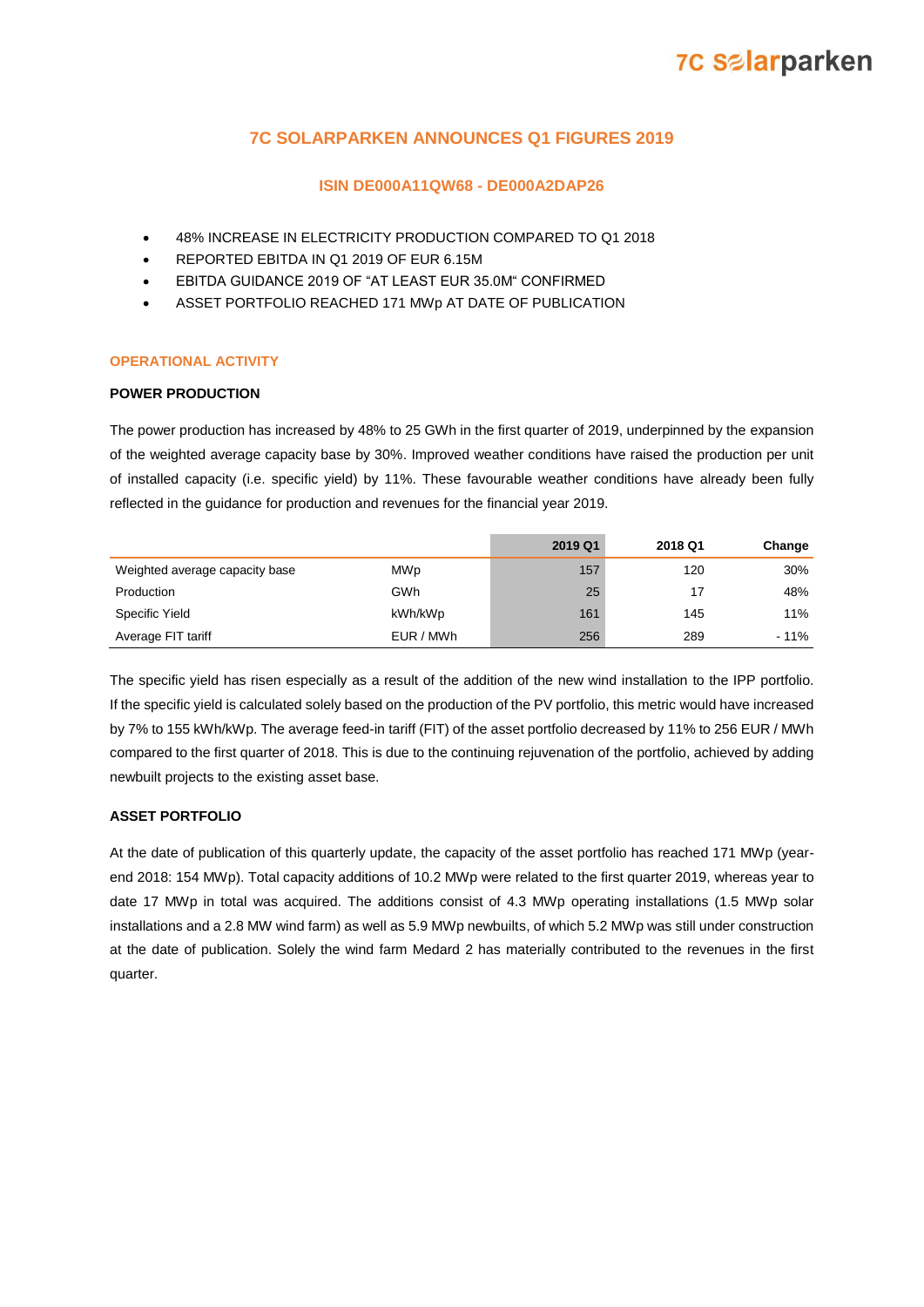|       | <b>INVESTMENTS</b>                      |                              | 2019*             |                |                   |                              | 2018              |
|-------|-----------------------------------------|------------------------------|-------------------|----------------|-------------------|------------------------------|-------------------|
|       | <b>Project</b>                          |                              | Capacity<br>(kWp) |                | <b>Project</b>    |                              | Capacity<br>(kWp) |
| Q1    | Oppin                                   | Existing installation        | 929               | Q1             | Sömmerda          | Existing installation        | 1,200             |
|       | Medard <sub>2</sub>                     | <b>Existing installation</b> | 2,780             |                | Umpferstedt       | Existing installation        | 999               |
|       | Geesthacht                              | Existing installation        | 556               |                | Mühlheim          | Newbuilt                     | 750               |
|       | <b>Wallstawe III</b>                    | Newbuilt                     | 747               |                | Demmin            | <b>Existing installation</b> | 629               |
|       | Umpferstedt II (under<br>construction)  | Newbuilt                     | 423               |                | Wallstawe I       | Existing installation        | 748               |
|       | Surya (under construction)              | Newbuilt                     | 2,538             |                | Wallstawe II      | Existing installation        | 442               |
|       | Neustadt   & II (under<br>construction) | Newbuilt                     | 748               |                | Dähre 1           | <b>Existing installation</b> | 750               |
|       | Bünde (under construction)              | Newbuilt                     | 749               |                |                   |                              |                   |
|       | Aerzen (under construction)             | Newbuilt                     | 749               |                |                   |                              |                   |
| $Q2*$ | Glasewitz (in acquisition)              | <b>Existing installation</b> | 1,507             | Q <sub>2</sub> | SunX<br>Portfolio | Existing installation        | 9,482             |
|       | Blankenberg (in acquisition)            | <b>Existing installation</b> | 1,109             |                | Weißer Weg        | Existing installation        | 2,297             |
|       | Stephanposching (in<br>acquisition)     | Existing installaion         | 580               |                |                   |                              |                   |
|       | Schmidöd                                | Newbuilt                     | 2,000             |                |                   |                              |                   |
|       | Plötzky                                 | Newbuilt                     | 551               |                |                   |                              |                   |
|       | Ludwigsfelde III                        | Newbuilt                     | 749               |                |                   |                              |                   |
|       | Total:                                  |                              | 16,715            |                | Total:            |                              | 17,295            |

*\*at the date of publication (May, 28th 2019)* 

The Group has not divested any installations in the first quarter 2019, nor in the comparative period.

Under its strategic plan 2018-2020, 7C Solarparken plans to extend its asset portfolio to 220 MWp by the end of the year 2020. Further asset acquisitions are currently under negotiation. The management board is confident that it can reach its capacity target.

### **OPERATIONAL RESULTS**

The revenues of the first three months of 2019 reached EUR 6.5 Mio., which is a 28% increase compared to the same period in 2018 (EUR 5.1 Mio.). This revenue increase is due to three effects: (i) firstly the addition of a wind farm (Medard 2), which has contributed EUR 0.1m to revenues since February 2019 (ii) secondly, the increase in specific yield of the solar portfolio of 7%, which represents EUR 0.4 Mio. (ii) finally, the acquisitions from the last three quarters of 2018 as well as the first quarter of 2019 have boosted revenues.

| in TEUR                      | 2019 Q1 | 2018 Q1 | Change |
|------------------------------|---------|---------|--------|
| Revenues                     | 6,526   | 5,097   | 28%    |
| Of which sale of electricity | 6,455   | 5,036   | 28%    |
| <b>EBITDA</b>                | 6,150   | 4,323   | 42%    |

Earnings before Interest, taxes, depreciation and amortization (EBITDA) for the reporting period reached EUR 6.15m, which is a 42% increase compared to the first three months of 2018.

Whilst the realised gains from bargain purchases ("Badwill") decreased by EUR 0.4m compared to the same period last year, EBITDA was supported by a settlement with a module supplier by EUR 0.6m.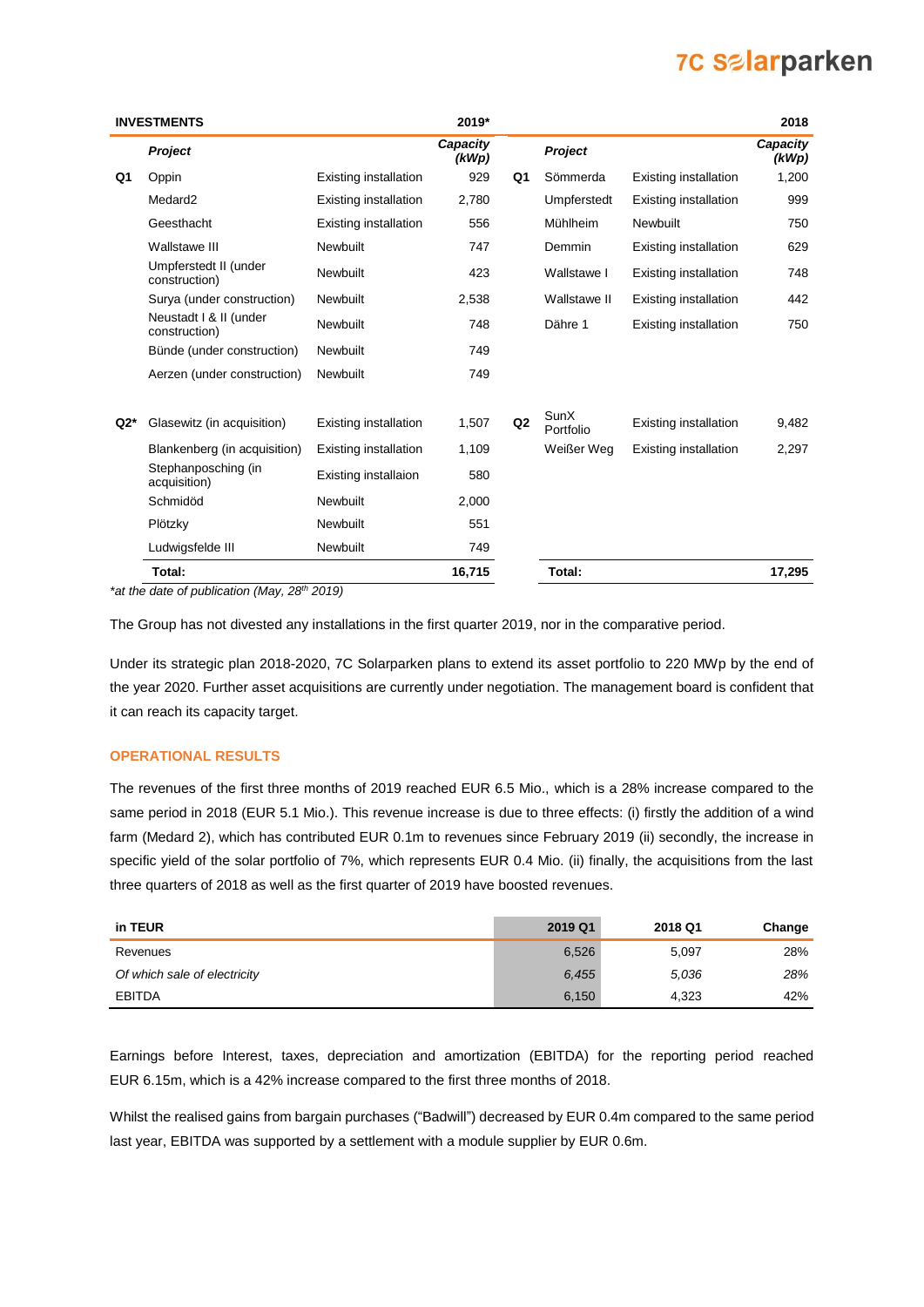As from January,1<sup>st</sup> 2019, the Group applies the new standard IFRS 16 "Leasing Accounting" using the modified retrospective approach. The application of this new standard has improved reported EBITDA by EUR 0.2m in the first quarter 2019, compared to applying the existing accounting policy on the 2019 Q1 figures. The previous year's period was not retroactively adjusted to the new standard.

### **FINANCIAL POSITION**

Compared to December 31<sup>st</sup> 2018, financial debt has increased by 3% to 218.6m. This raise is mainly due to securing new project finance loans in the amount of EUR 12.0m. Furthermore, in the course of business combinations, a financial debt of EUR 6.8m was added to the Group's financial position. Ordinary redemption of loans (EUR 5.5m) as well as exceptional redemption in the same amount, however, have decreased the financial debt.

| <b>NET DEBT (in TEUR)*</b> | 31.03.19 | 31.12.18 | Change |
|----------------------------|----------|----------|--------|
| Financial debt             | 218,627  | 211.337  | 3%     |
| Cash & Cash Equivalents    | 42,137   | 49.533   | -15%   |
| Net debt                   | 176,490  | 161.804  | 9%     |

*\* in the presentation of the net debt in the table above, lease liabilities of EUR 11.4m were not included. These liabilities are related to the implementation of IFRS 16 (see above) and were first recognised on January 1 st , 2019. The lease liabilities are offset by right of use assets in the amount of EUR 14.8m.*

Due to the high level of investment activity, the liquidity position decreased by 15% to EUR 42.1m at the end of the first quarter 2019, of which EUR 14.3m was restricted cash & cash equivalents (year-end 2018: EUR 16.8m).

In total, the Group's net debt increased by 9% to EUR 176.5m.

### **OTHER MAJOR EVENTS IN THE FIRST QUARTER 2019**

### **ENTRY IN ASSET MANAGEMENT**

7C Solarparken has acquired a PV asset management business from Ernst Russ with managed operating assets of 77 MWp. The deal will bring recurring management fees to 7C Solarparken. In the first quarter, the acquisition has not materially contributed to the results yet, as the transaction was executed end of February 2019.

The deal is related to the vision to reach 500 MWp by 2025 including assets under management. The underlying assets match very well with the acquisition profile of 7C Solarparken in terms of geography, components, and performance

### **DIVIDEND PROPOSAL 2018**

The management board has, as approved by the supervisory board, proposed a dividend of EUR 0.11 per share to the shareholders. This represents a dividend increase of 10% compared to the previous year. The shareholders will vote on the General Meeting of June 7<sup>th</sup> in Cologne on the management board's proposal.